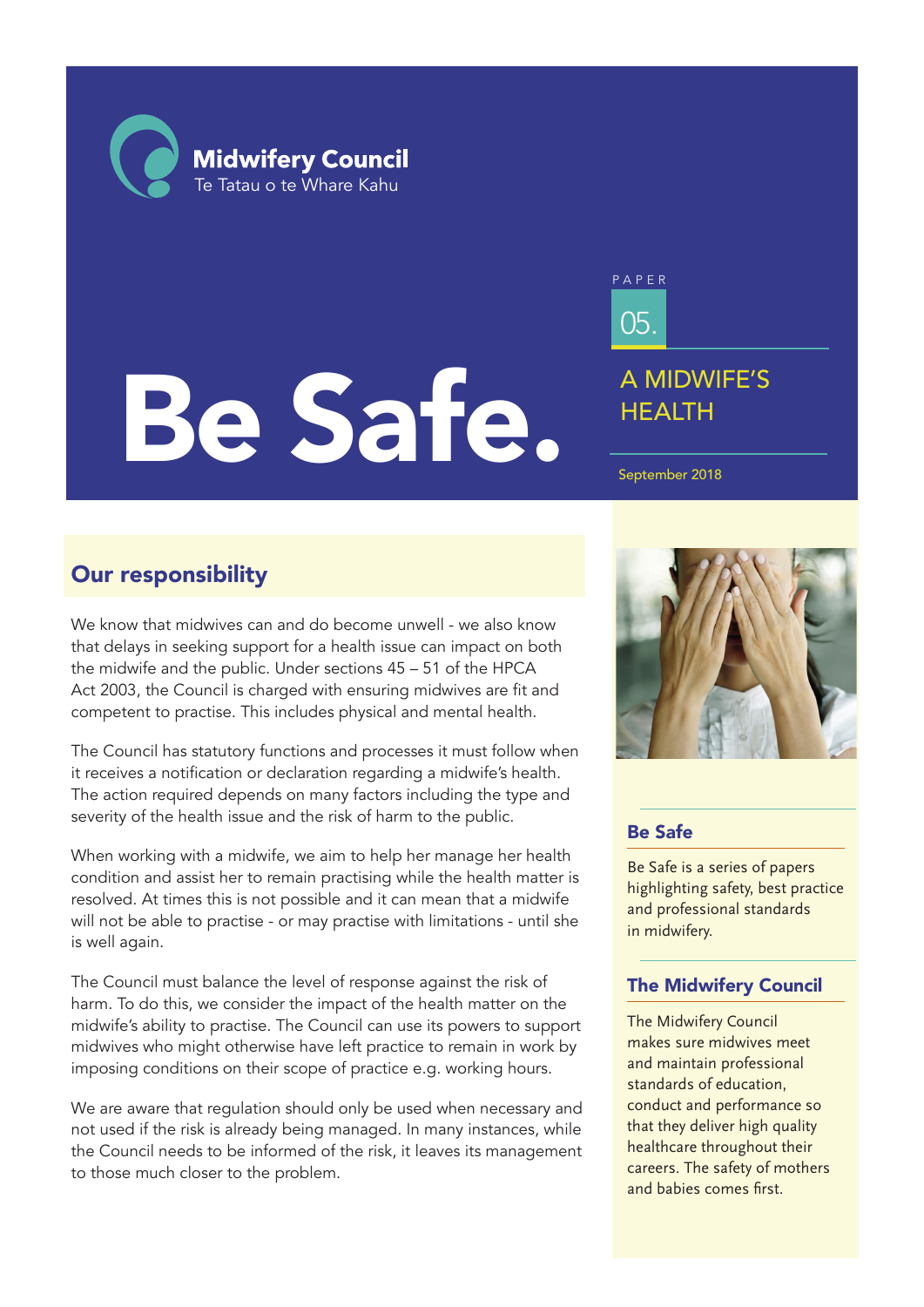# How we define a midwife's ability to practise

As stated in the HPCA Act, the Council expects that midwives

- Demonstrate the level of skill and knowledge required for safe practice
- Make professional and safe judgements
- Behave appropriately
- Do not risk infecting women and their babies
- Do not act in ways that adversely impact on safety of women and their babies

The level of involvement and action that is required depends on the degree of impact that the health issue has on the midwife's ability to perform required functions.

## A midwife's obligations

All midwives must notify the Council if their health has impacted on their ability to practise - each year midwives make a statutory declaration that they are fit. Sometimes midwives do not believe their injury or health status has impacted on their ability to practise, despite being on light duties or not being able to work in clinical practice or because they are managed by an occupational health team or a caseworker. Regardless of employer involvement, individual midwives as well as relevant organisations must notify the Council of health matters.

## Why must the Council collect and hold personal health data?

We need to know if a midwife has a condition that affects - or could affect - their practice and to what extent this condition impacts on their practice. This is consistent with the statutory purpose of the Council. For many midwives this notification occurs at the time of application for practising certificates but this can occur during the year when for example a midwife contacts the Council seeking an extension of time for recertification due to health matters. All applicants for registration as a midwife must declare any health conditions. Having a condtion rarely precludes registration but may mean conditions are placed on the midwife's scope of practice.

### Some common health issues include

- Acute stress in the midwife's personal life
- A physical or mental illness or injury
- Previous mental or physical condition which adversely affected her practice
- An incident or incidents directly involving use or misuse of medicines or alcohol
- Major blood-borne viral infection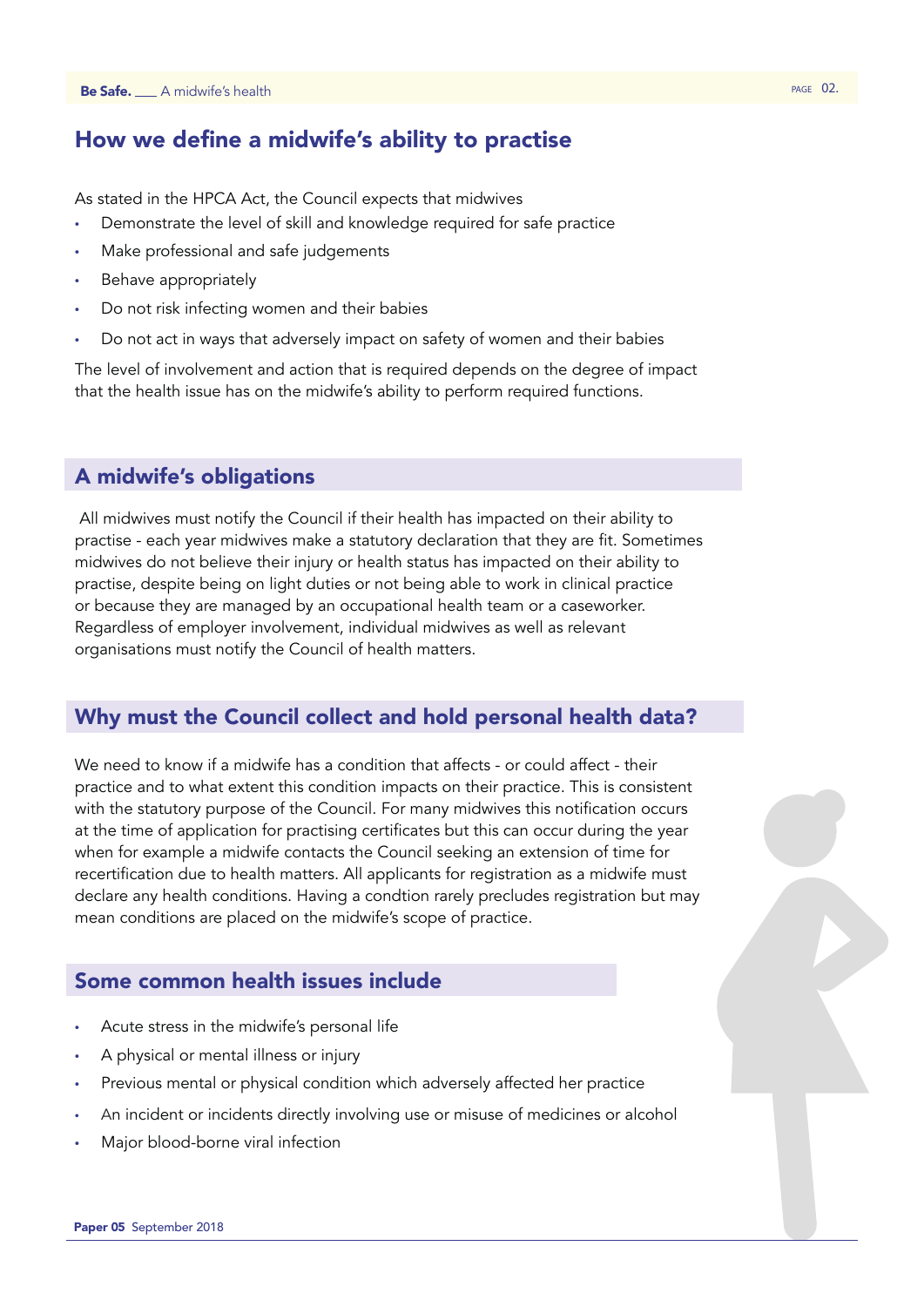### Who must notify the Council about health concerns?

The HPCA Act identifies certain people and organisations that are required by law to notify the Council if they believe that a midwife is unwell and may be unable to practise safely. These are:

- The midwife herself
- The midwife's employer
- Any registered health professional
- Anyone in charge of an organization that provides health services
- A person in charge of an education programme who believes that a student may be unable to practise safely

While we understand that making a referral may be a difficult decision, every midwife has a responsibility to advise the Council if they have a colleague who cannot practise safely.

Members of the public may also notify the Council if they have concerns about an individual midwife's health and its impact on practice.

### What happens when we receive a health notification?

The focus is on both public safety and supporting the midwife to stay in practice. Health matters are dealt with separately from competence and conduct. When a notification is received it is managed on a case by case basis. We may require information from midwives which includes reports from treating doctors or we may refer a midwife to a specialist for an independent report.

If there are concerns about risk of harm to the public, the Council can also seek an individual's agreement to stop practice or to limit practice while information is gathered about the individual's health. The Council will advise midwives to seek advice from the professional advisor or legal advisor to assist them through these processes.

If a situation is urgent and the midwife is unable or unwilling to engage with the Council, it has certain powers and statutory processes that enable it to act. These include:

- Interim suspension
- Ordering a medical examination
- Restrictions are placed on a midwife's registration or practising certificate

Health matters are dealt with separately from competence and conduct and are treated confidentially

All midwives must notify the Council if their health has impacted on their ability to practise

We know that regulation should only be used when necessary and not used if the risk is already being managed